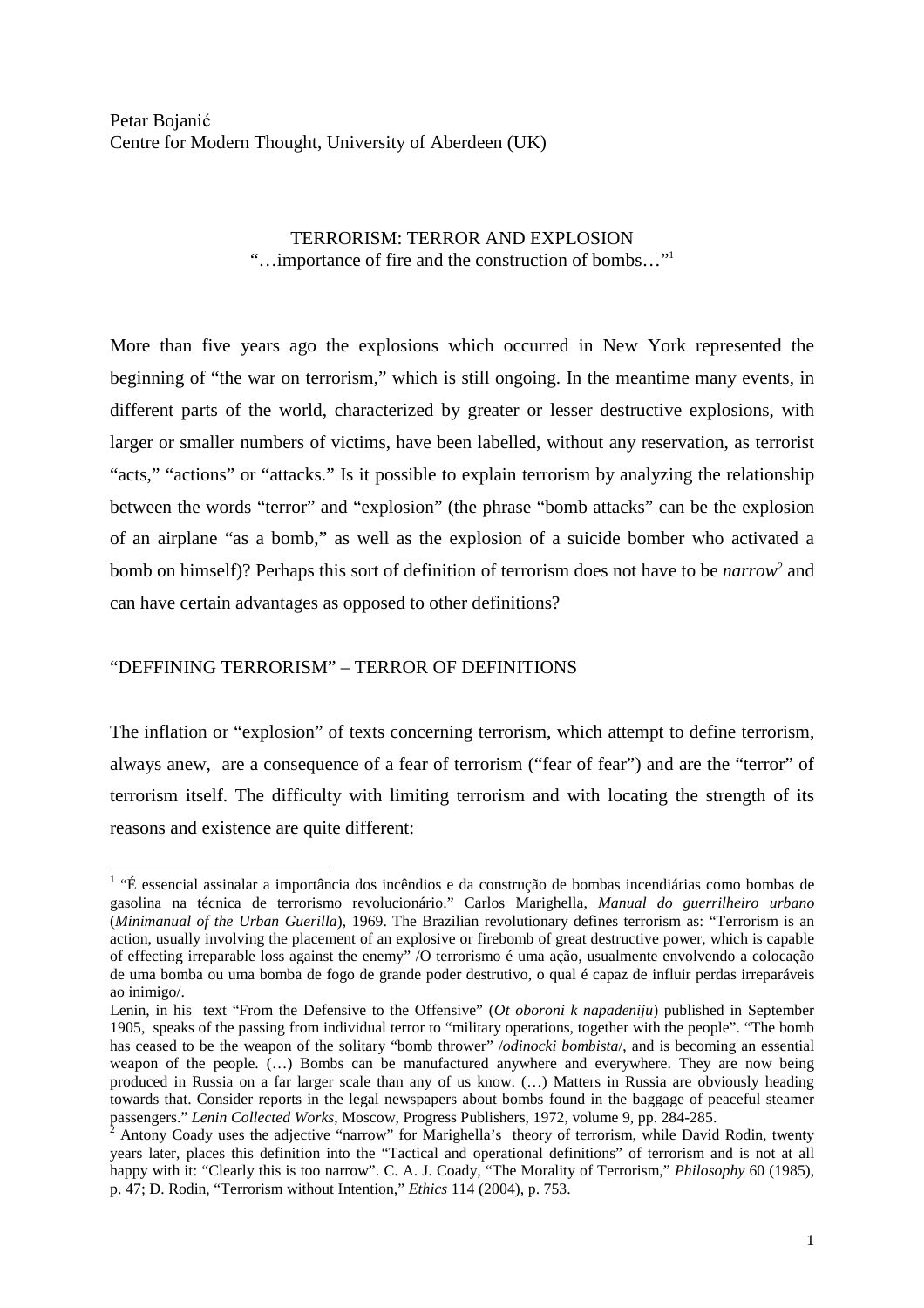1. The lack of a legal definition of terrorism. None of the debates, up to now, having their institutional locus in the UN General Assembly and its Legal Committee in the 1970's and the 2000's, have successfully defined international terrorism and have, in fact, made a distinction between it and other forms of political violence (there is no clear difference between a terrorist, offender by conviction */Überzeugungsverbrecher*/,<sup>3</sup> freedom fighter and, for example, legitimate self-defense by a national liberation movement).<sup>4</sup>

2. Traditional fear of revolt and revolution. All of today's definitions of terrorism are removed of any sort of connection with the French Revolution, that is the Jacobean terror, as well as the rich tradition of terrorism in Europe during the last and 19<sup>th</sup> centuries. The agent of terrorism and the carrier of extreme violence (extreme and shocking force) does not always have to be one who is weak, rather it is usually (or simultaneously) one who is strong (the state – state terrorism or terrorism done by the state).

3. The erasure or censure of the history of secret relations between "the strong" (states) and "the weak" (terrorists, terrorist groups). The governments of certain states or their administrations, are primarily responsible for the strength, organization and even the existence of these gangs. The governments of the most powerful states have usurped their own rule ("world governance"), damaged the sovereignty of other states, badly protected the interests of their own peoples and put their own sovereignties (their own citizens) in harm's way. Conversely, "terrorists" have not managed to transform themselves into carriers of the interests of minorities and the weak, those who want equality and to take part in world governance, rather their "enthusiasm" has changed into fanaticism or into "enthusiasm for something abstract" /*ein Begeisterung für ein Abstraktes*/ (this is an important characteristic of Mahometanism or Mohammedanism; Hegel, for example, compares it to the terrorism of Robespierre).<sup>5</sup>

## 4. The "institutionalization" of hypocritical argumentation (double standards) which

 3 G. Radbruch, *Strafrecht II*, in *Gesamtausgabe*, Band. 8, 1998, S. 127.

<sup>&</sup>lt;sup>4</sup> In 1999 the United Nations adopted a convention on the financing of terrorism. This convention contains an "embryonic definition" of terrorism. J. Friedrichs, "Defining the International Public Enemy: The Political Struggle behind the Legal Debate on International Terrorism", *Leiden Journal of International Law* 19 (2006), p. 74.

<sup>&</sup>lt;sup>5</sup> "La religion et la terreur was the principle in this case (Mahometanism), as with Robespierre, la liberté et la terreur." G. W. F. Hegel, *The Philosophy of History*, New York, Dover Publications, 1956, p. 358.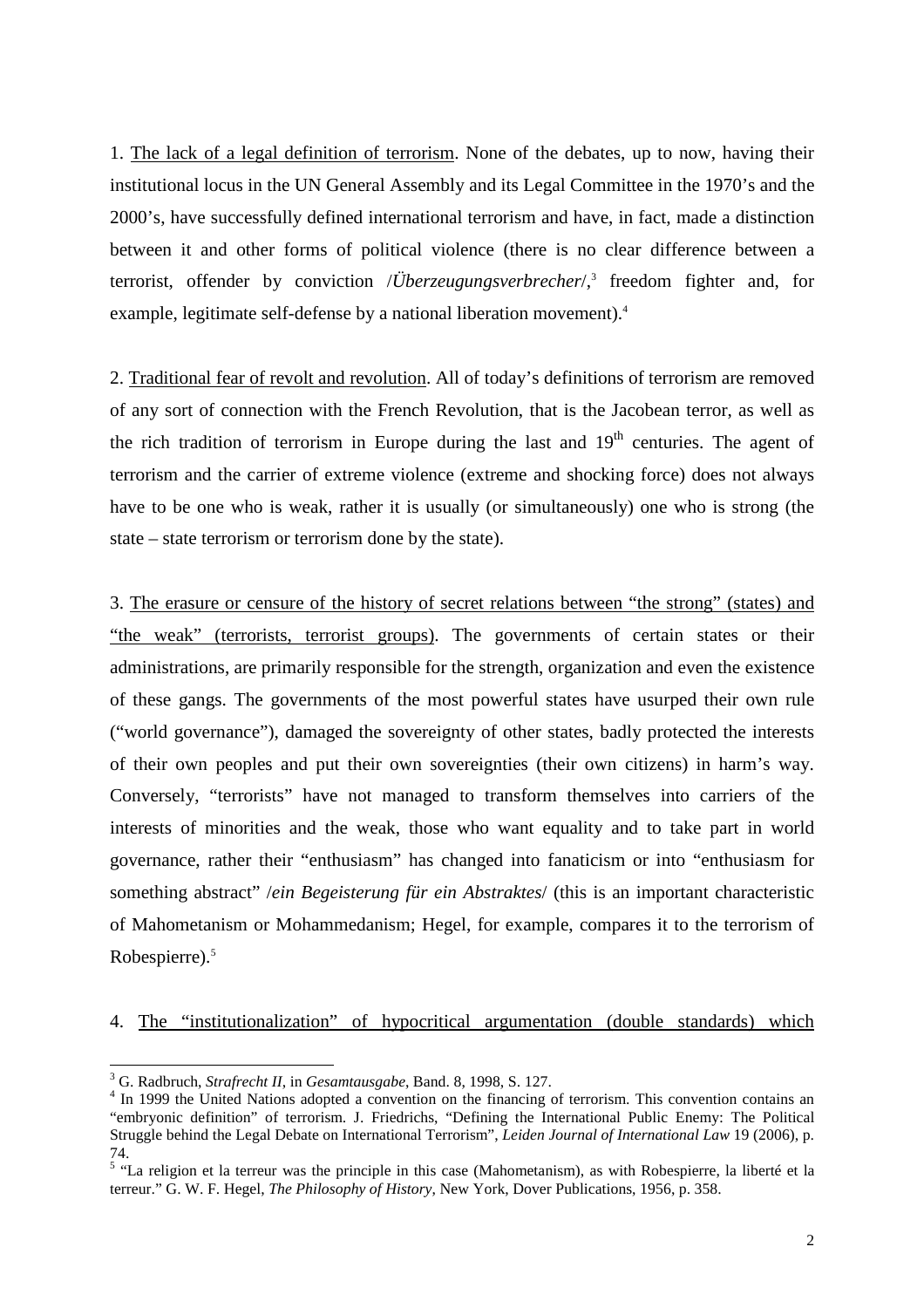"strengthens" the sovereignty of privileged states and the immunity of their citizens. The philosopher exclusively solves state and world governance problems. He creates the argumentation which justifies violent means for the protection of existing institutions and existing balance of power: the right to violent intervention, the right to preventive war and preemptive attack, the emergence of "asymmetric war," the legitimacy of targeted killings, the right to forcible regime change, detention without trial, the justification of torture etc.

The explosion, or more precisely, several massive explosions that occurred in September of 2001 in New York have to do with terror. Before I attempt to explain the proximity of the word "terror" to the word "explosion" (this word assumes a bomb, dynamite, petroleum, fire/Greek fire or naphthalene), it is necessary to quickly review several directions in which the discussion of terrorism has gone in the past five years. The questions is, is it possible to overcome the difficulty with defining terrorism – the assumption being that a correct definition of terrorism will end terrorism and put a stop to any future possibility of terror – with several added premises which further complicate the matter?

The event, which seems to repeat on an annual bases and is signified by two numbers and a slash between them (9/11; there are no other numbers to mark the year or add to this date), which I am using here as a paradigm of a "terrorist act," is usually explained with the help of the following words (all these words and phrases are suppose to clear up and explain the words "terror" and "terrorism"):

The event (9/11), firstly, is not even an event, it cannot have the status of an event, because nothing unexpected occurred, because everything was prepared, because terrorism is not a beginning but rather a response to terror which preceded it and in the end provoked it; The event then, opposite and apart from the phenomenological frame of the previous sentence, represents complete surprise and a terrorist act is fundamentally unpredictable; because it already occurred, it can happen again, at any time and any place; just as death can always be an unwelcome surprise, therefore, one such event represents a constant threat; This event produces panic and then the death of many innocent people who were, completely by accident, present at the time of the explosion (randomness); The death of innocent people and the material damage are only the secondary goals of these events, which have a clear political background and intention; this sort of political violence is in principle carried out in secret.

The final two characteristics of terror are quite important and should be set aside from this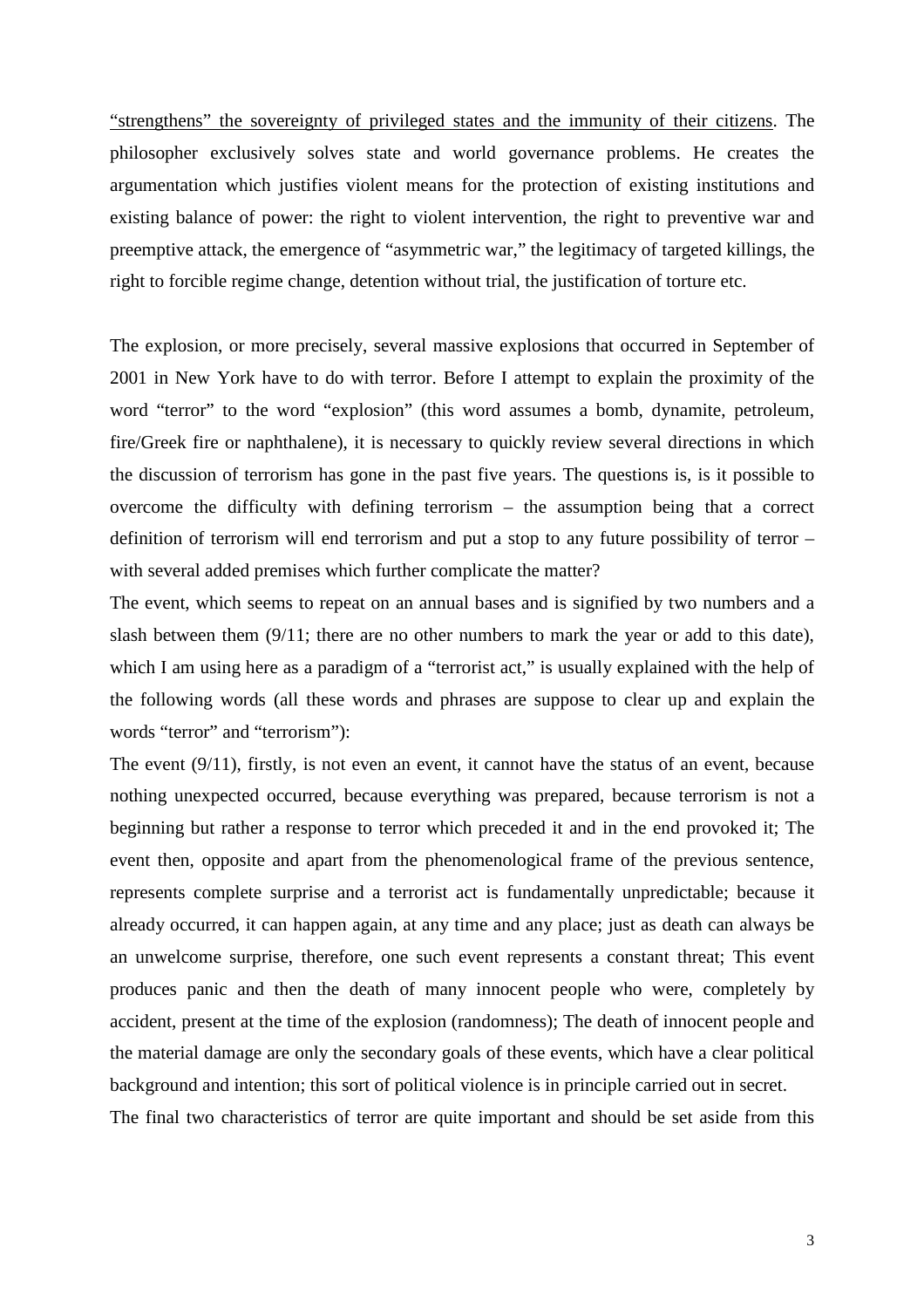chain of designations as they have been cunningly marginalized recently:  $(1)$  Secrecy<sup>6</sup> is the key mark of terror (fear, uncertainty and anxiety precede any appearance of a source or object of fear<sup>7</sup>). A secret army spreads fear<sup>8</sup>. The violence which comes out of secret undoubtedly leads us towards the mysteries of secret knowledge and the secret preventive actions of secret services (without any control by the public and with poor results) who are the main subjects of the war against terrorism and against invisible and secret enemies. (2) Violence is quite close to terror because terrorism in fact repeats or tries to repeat a sort of establishing**,** or institutional violence (sovereign in any event), which lies at the heart of every state. Terrorism follows the practices and beliefs of state institutions, that something can be achieved, changed, realized or created through violence<sup>9</sup>. Attempts to erase previous violence, or stop an even greater expected or unexpected violence, by creating more violence in the world, have frequently resulted in only a temporary interruption of violence. Often confusion and even greater insecurity followed. In a phrase  $-$  even greater terror<sup>10</sup>.

A sketch of a possible complication with defining terrorism begins with the addition of several elements that is making connections between things that should not stand side by side. If the key condition for determining terrorism is the concept of "terror" – sometimes it seems that differing definitions completely put this aside, if we then add two key segments of terrorist practice ("secrecy" and "violence") to terror, we have the possibility of using one instructive analogy (or contra**-**analogy). The status of the analogy and analogies in general, is quite contentious. It expands meaning, but creates infinite uncertainty. The following analogy, which is frequently repeated and made St. Augustine famous, is especially unsuitable because it attempts to be something greater than the "regular" and "imprecise" analogy:

""Remove justice," says Augustine in *De Civitate Dei*, "and what are states but gangs of bandits /*latrocinia*/ on a large scale? And what are bandit gangs /*latrocinia*/ but kingdom in

 6 C. A. J. Coady, "Defining Terrorism", *Terrorism. The Philosophical Issues*, ed. I. Primoratz, Hampshire-New York, 2004, p. 4.

<sup>7</sup> "Terreur subite, dont on est bouleversé sans sujet apparent" /*terror* épouvante/. W. von Wartburg, *Französisch Etymologisches Wörterbuch*, Basel, 1966, Band. 13, Teil 1, S. 264.

<sup>8</sup> M. Hughes, "Terrorism and National Security", *Philosophy* 57 (1982), p. 5.

<sup>&</sup>lt;sup>9</sup> V. Held, "Legitimate Authority in Non-state Group Using Violence", *Journal of Social Philosophy*, Vol. 36, No. 2, summer 2005, p. 183.

<sup>10</sup> When Immanuel Kant attempts to define moral terrorism /*moralische Terrorismus*/ and a terroristic manner of representing history, he cites the hypocrisy of so called ecclesiastics /*Geistliche*/ who predict the total destruction of religion and the imminent appearance of the Antichrist, and "in doing so they are performing precisely what is requisite to call him up". Moral terrorism predicts that the human race is in continual retrogression toward wickedness. "Doomsday is at our doorstep; and the pious enthusiast /*Schwärmer*/ by this time is already dreaming of the restoration of all things and a renovated world after the time that this one will have perished in flames" /*im Feuer untergegangen ist*/. *The Conflict of the Faculties*, London, University of Nebraska Press, pp. 144-145.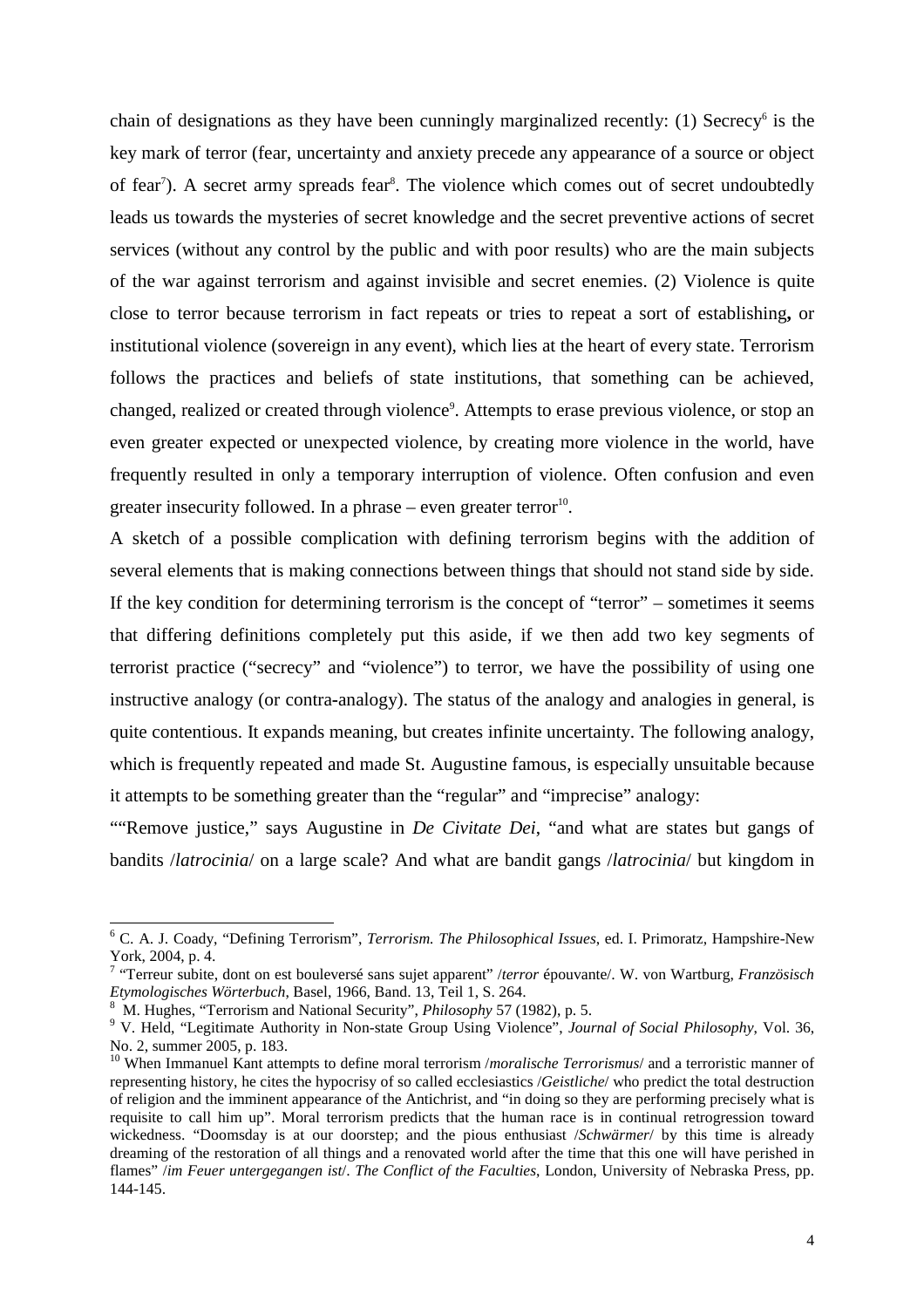miniature?"<sup>11</sup>

-

What makes St. Augustine's sentence absolutely unacceptable is the conditionality, the intervention at the beginning of the sentence, with which he "ruins" the "elegant and excellent pirate's answer to the great Macedonian Alexander"<sup>12</sup> – "remove justice", "set justice aside". Perhaps something can be put aside sometimes (after all, the analogy always insists upon some sort of reserve, on the necessity to close ones eyes or wink and move past what will destroy it); in this case however, justice or injustice is the carrier of this comparison between empire and piracy, and in a certain way (in)justice is only possible within the one or the other, and not one apart from the other. This is an important question, and Thomas Nagel pointed out its urgency and the importance of the analogy and sovereignty.<sup>13</sup> Here, I am not interested in the bandit's brave response, nor the imperial world play (Alexander asked him, "what are you doing here, on the sea, since when are you suddenly a "pirate" when until recently you "operated" on the streets and land and were a "bandit""), nor games concerning the dimensions of the thefts, nor the political correctness of Augustine ("*remota iustitia*"), nor the position of the hidden adviser-philosopher Aristotle who is always behind Emperor Alexander listening to this criminal's answer (the philosophers function, it seems, is to find an adequate response to the terrorism of the pirate and bandit) etc. My question should come from the position of the passenger who is travelling together with Lenin's passenger on the sea, from the position of the passenger who is searched before a flight (the Emperor now asks "what are you doing in the sky, since when are you suddenly a "terrorist" when until recently you…); my questions should be the question of the one who possesses weakness, helplessness /*imbecillitas/,* and not innocence. My question is in reality the imbecile's question, the question of someone who has yet to decide<sup>14</sup> (who almost certainly cannot decide) between several sovereigns none of whom guarantees protection but rather keeps him (the imbecile) ignorant and in terror:

Therefore, did the small ship "leave" the great navy, and if so how, did the one who is

<sup>&</sup>lt;sup>11</sup> Saint Augustine, *The City of God*, London - New York, Dent & Sons, Vol. 2, Book IV, chapter III, p. 115. "Remota itaque iustitia quid sunt regna nisi magna latrocinia? quia et latrocinia quid sunt nisi parua regna?"

<sup>&</sup>lt;sup>12</sup> "The king asking him how he durst molest the seas so, he replied with a free spirit: "How darest thou molest the whole world /*ut orbem terrarium*/? But because I do it with a little ship only, I am called a bandit /*latro*/: thou, doing it with a great navy, art called an emperor." Ibid.

<sup>13</sup> T. Nagel, "The Problem of Global Justice", *Philosophy & Public Affairs* 33, No. 2, pp. 113-147.

<sup>&</sup>lt;sup>14</sup> Leibniz's advice, concerning the complicated situation when a sovereign cannot provide security, is interesting, and similar to Hobbes' ruminations. In a letter to Mr. Falaisaeu, written in Hanover on July 8, 1705 he first gives the state the name used by the Latins /*les Latins*/, *Respublica*, and says that it is a large society whose goal is the common security */la seureté commune*/. "It is permitted to subjects to swear an oath of fidelity to the enemy /*de prester serment de fidelité à l'ennemi*/ of their master who has conquered them, their master not being able to do anything to insure their safety." *Die Werke von Leibniz*, ed. O. Klopp 1884, Hanover, Volume IX, letter number CCCXXXI, 142-143.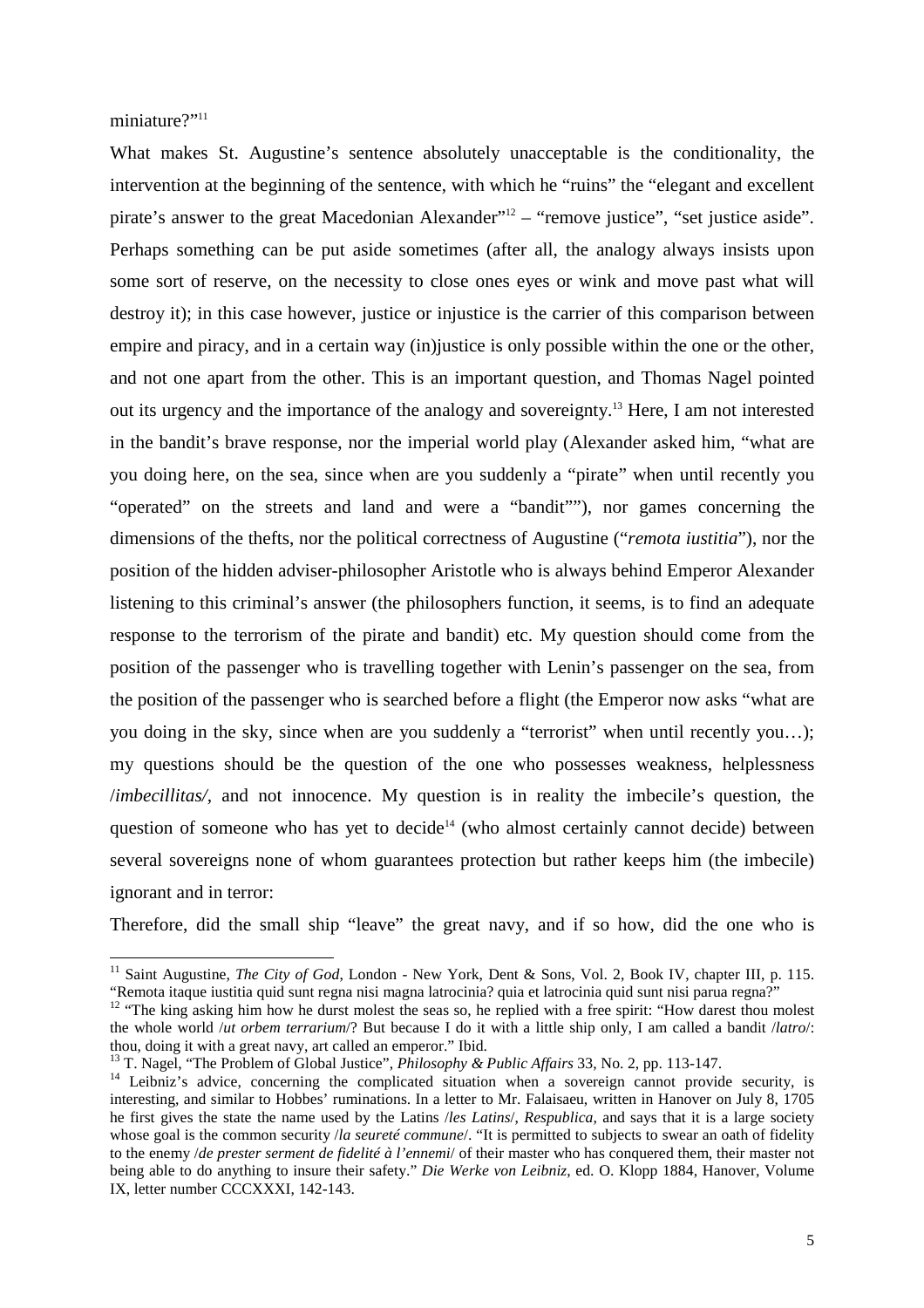searching me "place" bombs into the luggage of the one who is about to kill me?

Does the responsibility of the state for the existence of terrorism have to precede any sort of response, by the state(s), to the terrorist's violence?

The responsibility of the state already assumes the terror of the state. Responsibility should perhaps begin with the state's ignorance in defining, formatting and expecting its enemy; responsibility is already the weakness of the state (the state is the imbecile, the state has epilepsy "because the fear of darkness and ghosts is greater than other fears"<sup>15</sup>) which recognizes the existence of one more or many more sovereignties and more "monopolies" on the use of violence; the responsibility of the state is manifested through its rhetoric of righteousness and the call for innocent citizens to aid it and defend it from evil ("innocent" or "righteous" this is, indeed, a sacrificed and uncared citizen).

What does an empire do then and how does it constitute itself through the termination and creation of piracy (terror and insecurity follow these violent processes)?

Here are some elements which can possibly confirm Augustine's analogy and increase the difficulty in defining terrorism:

Terror. Terror is an "organ" of the state and is located in the foundations of sovereignty. The government introduces and controls terror (the highest possible level of fear)<sup>16</sup>, introduces a fictional invisible enemy or real enemy (danger) and terrifies its own "organism" (the sovereign turns his sovereignty, his citizens, his *civilitas* or *socialitas* into *imbecillitas*).<sup>17</sup> Here are several differing visions and versions of terror as mentioned by Hobbes. I leave them in their initial "unaltered states," before Hobbes' interventions and theories that (1) fear is the cause for states, that (2) mutual fear establishes the state, that (3) only the state can surpass fear of a future evil, that (4) the government of a state (sovereign) is capable of and responsible for being "stronger" than fear and ensuring the security of its citizens etc.

> *Fear* of power invisible (...) when the power imagined, is truly such as we imagine, True Religion.

<sup>15</sup> *Leviathan*, *The English Works of Thomas Hobbes*, ed. W. Molesworth, London, 1839-1845, Volume III, p. 317.

<sup>16</sup> "The division under the head of fear /*metum*/ are defined in this way: sluggishness /*pigritiam*/ as fear of ensuing toil (…) fright /*terrorem*/ as paralyzing fear which causes paleness, trembling and chattering of teeth, just as blushing is caused by shame; timidity /*timorem*/ as the fear of approaching evil; consternation /*pavorem*/ as fear upsetting the mental balance; pusillanimity /*exanimationem*/… confusion /*conturbationem*/… faintheartedness /*formidinem*/… Cicero, *Tusculan Disputations*, London, William Heinemann, 1927, pp. 346- 348. In the article "Peur" (fear) in the *Encyclopédie* (1751-1765) *terreur* begins when *peur* (fear) breaks our spirit /*abat notre esprit*/.

<sup>17</sup> S. von Pufendorf, *De Officio Hominis et Civis. Juxta Legem Naturalem Libri Duo*, New York, Oxford University Press, 1927, pp. 19-21, 99.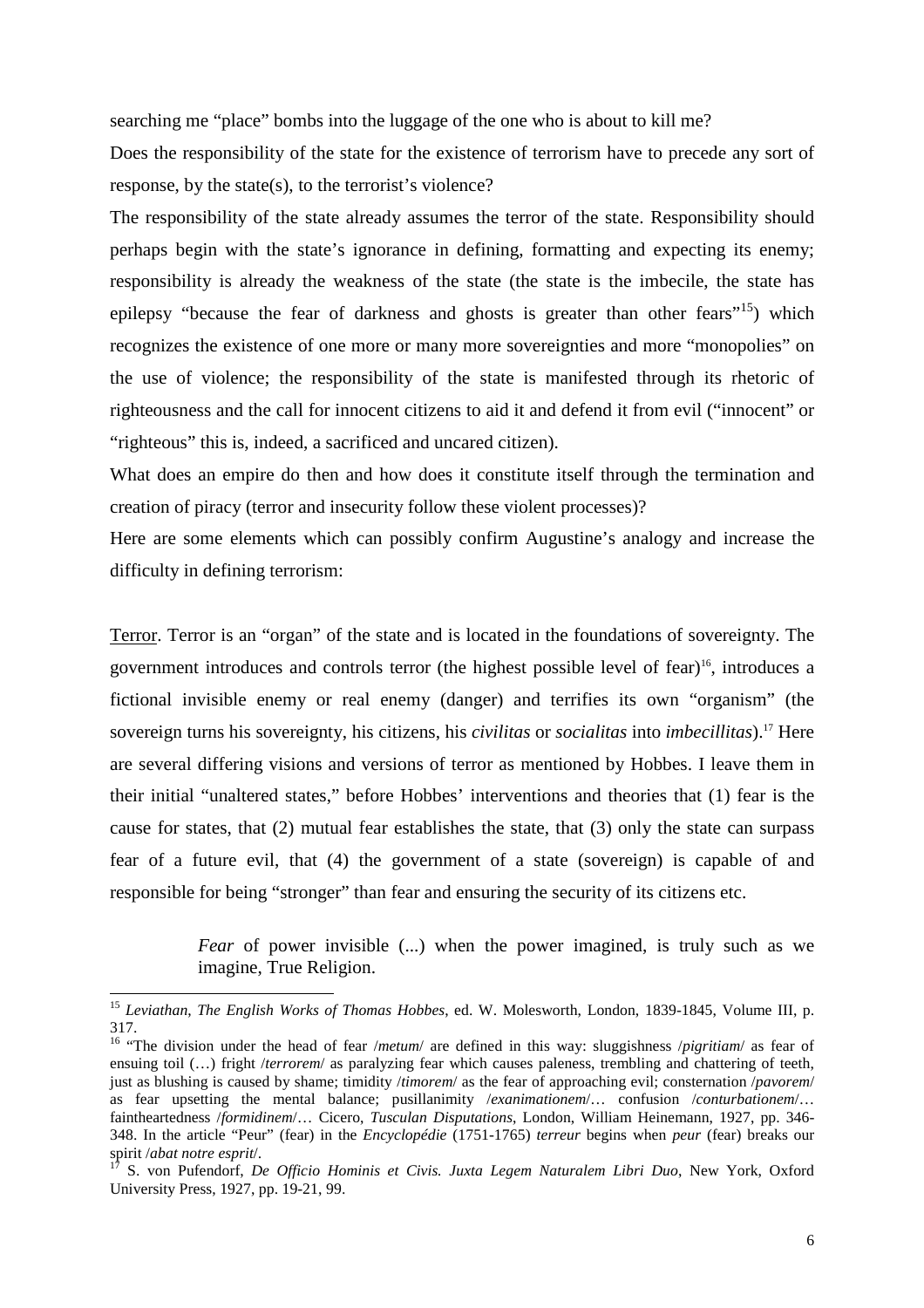*Fear*, without apprehension of why, or what, *Panique Terror*; <sup>18</sup> called so from the Fables, that make Pan author of them;

This Passion (*Terror*) happens to none but in a throng, or multitude of people.<sup>19</sup>

I comprehend in this word *fear*, a certain foresight of future evil /*futuri mali*/.<sup>20</sup>

*Fear* is a trouble or vexation of the mind, arising from the apprehension */fantasias/* of an evil at hand, which may hurt or destroy. Danger is the nearness of the evil feared. $21$ 

The fifth fragment is from Hobbes' translation of Aristotle's *Rhetoric.* Hobbes does not follow the Greek text; rather he constructs, takes away and adds on, makes up and erases<sup>22</sup> (or adds fragments by Aristotle from his other works<sup>23</sup>). This *something* of Aristotle's (this *object* of fear, this hostile /*ehtra*/) which is near and threatening (at the end of the final fragment), and which Hobbes calls "evil," seems to be endlessly "near at hand." Despite the fact that the words "fear" and "terror" appear mixed in these sentences, they without a doubt signify the arrival of "something" that destroys and from which cover is difficult to find. However, terror possesses two additions in relations to Hobbes' use of the word "fear": Pan, the god who terrifies passengers, the only mortal god (Hobbes' *Leviathan* is also mortal), adds surprise to fear and in so doing transforms it into terror (Hobbes constructs a system of expressions for

<sup>&</sup>lt;sup>18</sup> Spinoza, in a very complicated fragment, attempts to demystify this terror. On one hand it should not be possible in a rightly constituted republic; on the other hand, criticizing Hobbes, this sort of terror cannot be defeated by the empire or emperor and this terror is "the cause of the destruction of the Roman dominion". "In a rightly constituted republic such terror does not arise but from due cause /*similis terror non oritur, nisi ex iusta causa*/. And so such terror and consequent confusion /*confusio*/ can be attributed to no cause avoidable by human foresight." "Yet in the extreme difficulties of a dominion /*in maximis tamen imperii angustiis*/, when all, as sometimes happens, are seized by a sort of panic terror /*terrore quodam panico*/, all, without regard to the future or the laws, approve only that which their actual fear /*metus*/ suggests, all turn towards the man who is renowned for his victories, and set him free from the laws, and continue him in command, and entrust to his fidelity all affairs of the state.", *Tractatus Politicus*, *The Chief Works of B. de Spinoza*, Vol. I, London, 1883, chapter X, §10, pp. 383-384.

<sup>19</sup> *Leviathan*, Volume III, p. 44.

<sup>20</sup> *De Cive*, *The English Works of Thomas Hobbes*, Volume II, p. 6. "*Ego ea voce futuri mali prospectum quemlibet comprehendo*".

<sup>21</sup> *The Whole Art of Rhetoric*, *The English Works of Thomas Hobbes*, Volume VI, pp. 456-457.

 $^{22}$  This part is a combinations of the sentences from 1382a32, where Aristotle proves the proximity of danger that causes fear, and a fragment found 10 rows later, which speaks about the signs which announce the proximity of the "object" of fear, that is near at hand (Hobbes adds the word evil). *The "Art" of Rhetoric*, London, William Heinemann, 1926, p. 202-203. Heidegger, in the spring seminar of 1924, analyzes, in detail, precisely this portion concerning fear. Aristotle's designation of fear is for Heidegger a paradigm of phenomenological description because the first analysis is of what fear is in itself, and then what fear is for me and for us all. *Grundbegriffe der aristotelischen Philosophie*, GA, Band 18, Frankfurt am Main, Vittorio Klostermann, 2002, S. 250-253.

<sup>23</sup> For example, a fragment from *Nicomachean Ethics* where Aristotle speaks of courage: "Now it is clear that the things we fear are fearful things, which means, broadly speaking, evil things; so that fear is sometimes defined as the anticipation of evil." III, 1115a, London-Cambridge, W. Heinemann-Harvard University Press, 1939, p. 155.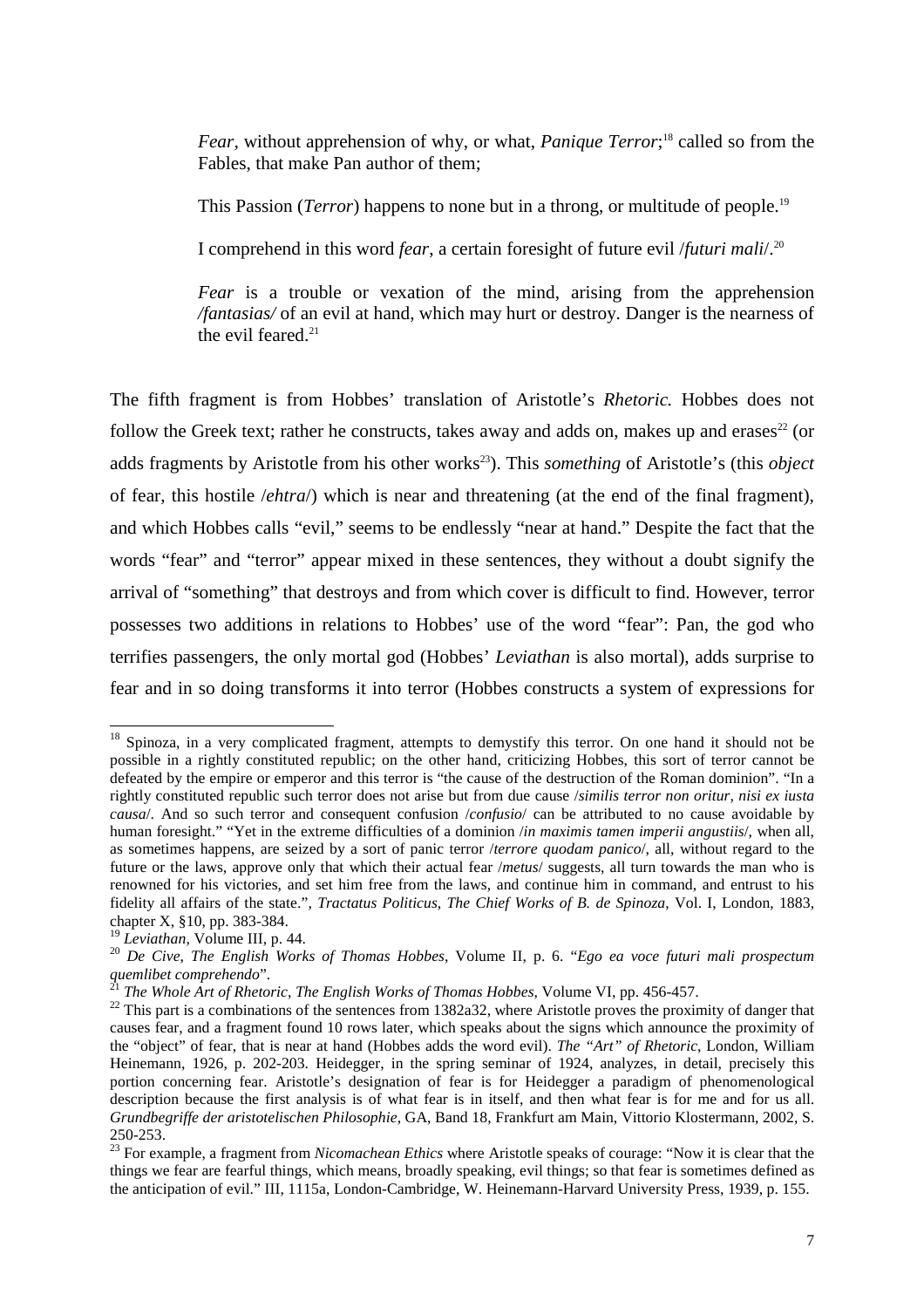the description of this "phenomenology of surprise" - invisible, imagined, religious, mythic, panicked, plural, malicious, future, destructive, hurtful, dangerous, close, threatening, hostile); and second, in contrast to fear, terror has, within itself, something infectious and explosive, because that which is found near (at hand) attacks a "multitude of people" ("explosion" is, foremost, a medical term which for a long time signified a sudden invasion of symptoms on an organism or on a multitude of organisms).

Hobbes' famous response to this greatest of all problems contains two ideas: the idea of the greatest (supreme) /*superanus*/ and the idea of the one, only and unique /*unus*/. The Sovereign-Leviathan is supposed to offer protection from this terrible danger and is imagined as a grandiose giant and as the One who contains "multitudes of people" within itself. It rises as a tower above the city and nothing can surprise it.

The sovereign, Hobbes' answer to terror (terrorism), must, within itself, unite, order /*imperare*/, and flawlessly compress a multitude of differing elements. The Leviathan is, therefore, structured like a bomb.

"All against one".<sup>24</sup> The limits of this enormous capsule which rises above the city represent, in fact, the limits of Hobbes' analogy and the paradox of sovereignty. It seems that the danger from outside, from other sovereigns (how is it possible that there are several who are "*superanus*"?), is complimentary to the strength of control inside a sovereignty. The sword found in the right hand of the Leviathan, raised in the air high above the city, is analogous to the keys which lock doors and separate citizens from insecure streets (from the bandits, *Strassenraub*)<sup>25</sup> or the swords which passengers carry<sup>26</sup>.

"They who travel, carry their swords with them, because they fear thieves /*qui iter facit, cum telo est, quia metuunt latrines/.*" That is Hobbes' adequate argument for kingdoms and towns to build walls ("cities are compact with walls") and, in so doing, completely protect themselves from their neighbours.

What is always interesting with the analogy is the moment at which it surpasses the limits its

<sup>24</sup> Charles and Clifford A. Kupchan, "Concerts, Collective Security, and the Future of Europe", *International Security*, Vol. 16, No. 1, summer, 1991, p. 118.

<sup>&</sup>lt;sup>25</sup> "Ensuring the safety of the citizens' lives and property requires that police superintendence extend to the roads and streets /*die Aufsicht der Polizei auf den Strassenbau*/." J. G. Fichte, *Foundations of Natural Right*, Cambridge University Press, 1992, p. 255. "When we walk the streets at night in safety, it does not strike us that this might be otherwise. This habit of feeling safe /*diese Gewohnheit der Sicherheit*/ has become second nature…" *Hegel's Philosophy of Right*, London, Oxford University Press, 1952, addition for § 268, p. 282.

<sup>&</sup>lt;sup>26</sup> "They who go to sleep, shut their doors; they who travel, carry their swords with them, because they fear thieves. Kingdoms guard their coasts and frontiers with forts and castles; cities are compact with walls; and all for fear of neighboring kingdoms and towns /*urbes moenibus, tueri solent, metu vicinarum civitatum*/." *De Cive*, Ibid, Volume II, p. 6.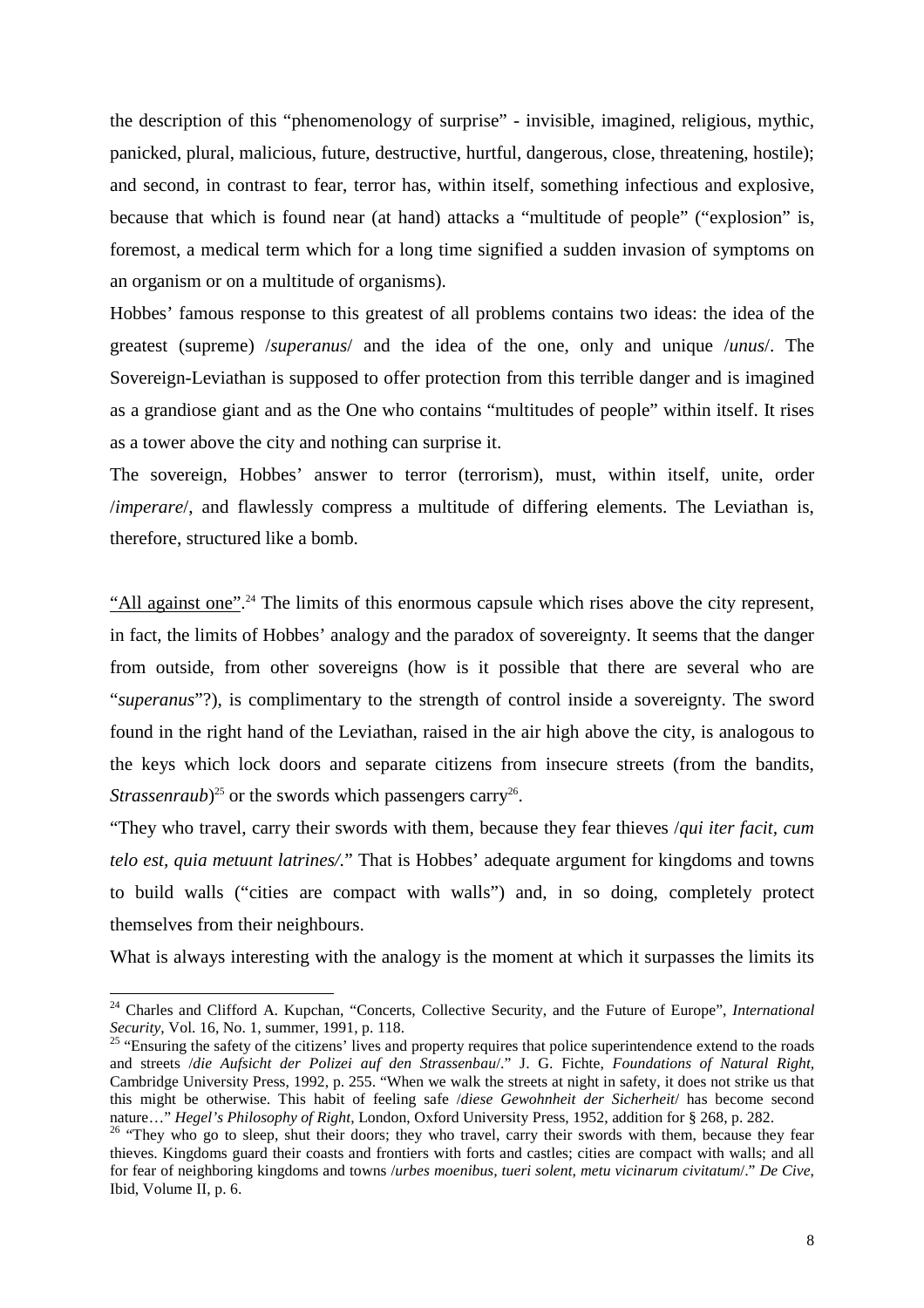author has set for it. If, for example, the Leviathan itself could be the passenger, with its sword above every city on the globe<sup>27</sup>, then analogously, sovereignty would not have to be static but global, and it would not be confined to the state but would be cosmopolitan. Analogously, terrorism and the war against terrorism could truly signify the beginning of cosmopolitanism and mark an exit from the "state of nature" and state of war which sovereign state have found themselves in, up to now. The problem with the analogy is that today every fiction and every foolishness which can be constructed based on Hobbes' text and visual fantasies (maps and differing gravures of Leviathan which follow his texts) seem actual and possible. The reason behind this is perhaps the fear which is constant in every epoch. Besides this, fear (more precisely, terror) is found in the sources of Hobbes' analogies and fantasies.

Fear lends a certain dynamic to the entire theory of sovereignty and collective security. Sovereignty simply regenerates through terror. Therefore, the manifestation of terror (terrorism) as a simultaneous response to danger or terror, should begin on the streets, fall from the sky, and appear on the horizon. Cleansing the streets, cleansing the sky or cleansing the sea signifies the moment at which it is no longer enough to simply "close the door" and go to sleep, rather it is necessary to close the streets, reduce the public space, ransack houses $28$ , close the borders, cancel flights, isolate the suspicious etc. Unity ("even greater unity") or Greatness ("greater then the greatest") should begin only with the exclusion, taking away and mutilation of a part of the whole. This common logic, which is dictated by terror, is itself terror before terrorism and differing theoretical responses to terrorist violence. Fear, more precisely the rush towards objectifying and naming fear (it is enough to follow Hobbes' insistence on the word "evil" in Aristotle's theory of fear; the nearing of the "object" of fear to the closest possible distance ("at hand," as he says); Hobbes chooses the word "apprehension" and not, for example, "impression" for Aristotle's word "*ek fantasias*",

 $27$  On the 13th of January, 1945 in a lecture in Hamburg, Carl Schmitt speaks of an end to the "oceanic area (space)" /*Ende des ozeanischen Raumes*/ which is inherited by an "area (space) in the air" /*Luftraum*/. North America, *Quasi-Insel Nordamerika*, is becoming, according to Schmitt, *Luftimperium,* who rules over the world because it borders every country on this planet. A review of Schmitt's lecture in Hamburg is found in Wilhelm Stapel's diary "Tagebuch, 13.1.1945", *Schmittiana. Beiträge zu Leben und Werk Carl Schmitts*, Hrsg. Piet Tommissen, Berlin, Duncker & Humblot, Band V, 1996, S. 85.

<sup>&</sup>lt;sup>28</sup> "The state does not know what goes on inside a person's house; but it does have the authority to supervise what happens on the street that a person must, after all, traverse in order to enter his house. Therefore, citizens cannot assemble /*versammeln*/ inside a house without the police knowing about it; and the police have the power, as well as the right /*die Macht habe, sowohl als das Recht*/, (since the street is subject to their authority) to prevent such an assembly /*die Versammlung zu verhidern*/, if it arouses their suspicion." J. G. Fichte, *Foundations of Natural Right*, p. 258.

In a letter to Hobbes in 1674(?), Leibniz goes over the institution of *ius praeventionis* in detail, in the context of the right to rebel and resist the danger which comes from a tyrant: "…people who see the danger approaching will have the right to join together in alliances" /*coeundi in foedera illis qvi periculo propinqvi videntur*/. T. Hobbes, *The Correspondence*, Volume II, Oxford, Clarendon Press, 1991, p. 732, 735.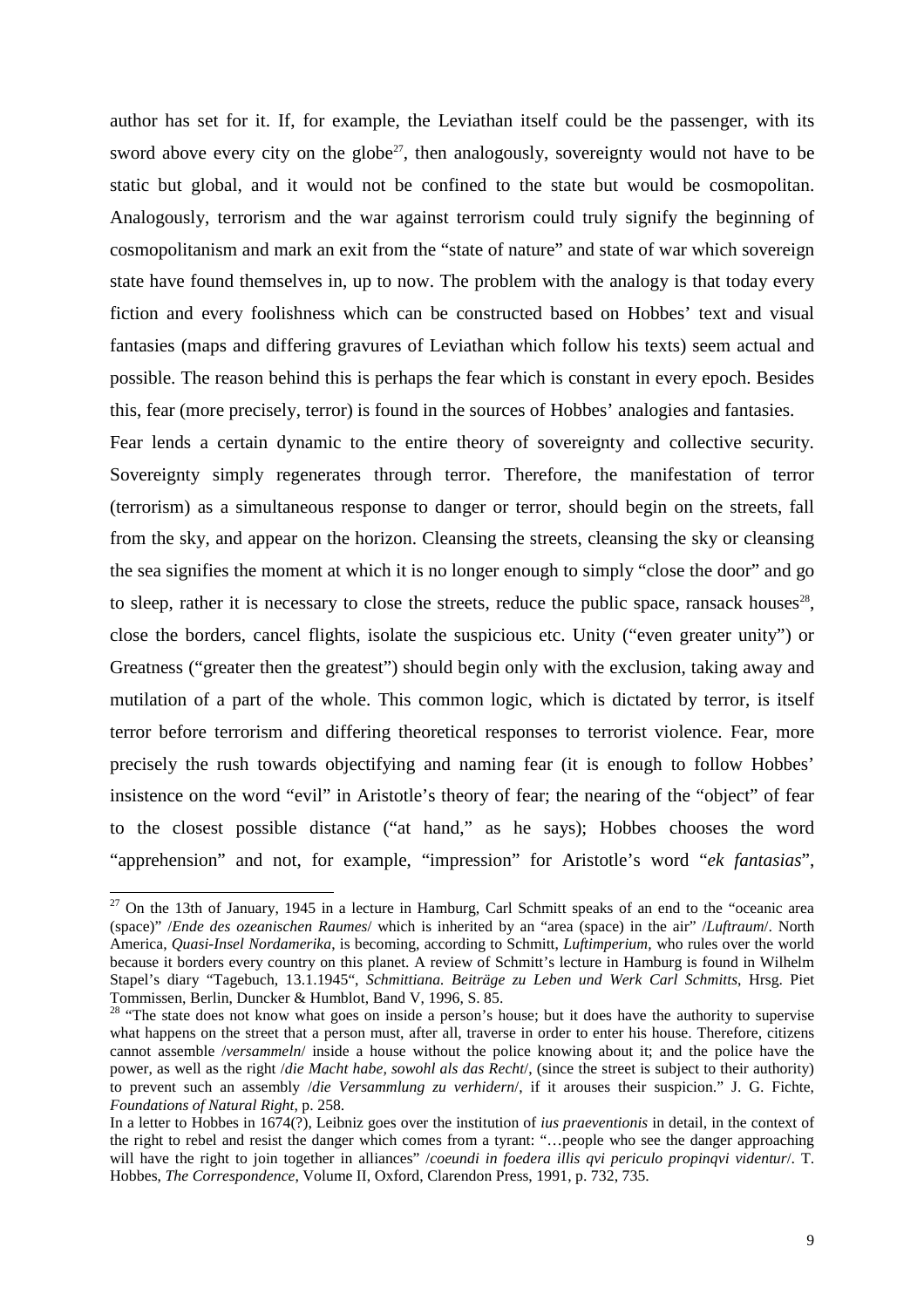"*fantasia*") creates confrontation followed by unity and compactness. I would like to differentiate between two well known versions of this logic:

- "All against anyone"<sup>29</sup> or the theory of the "unjust enemy"/*hostis iniustus*/.<sup>30</sup> One state is always the enemy, this being the condition for the union of all other states, just as the common enemies of all (the enemies of the global sovereign-passenger) are international terrorists. Fear (terror) is always found in the shape of confronting violence which comes from this same fear (terrorism): fear of a state which is secretly arming with destructive weapons (Kant) or fear of a group which has a great bomb. Other important factors for defining terrorism can be (1) that this state or groups are armed by "all" and that (2) confrontation or war with them never follows the norms of international law.

- "Homeopathic strategy". Hegel's (but not only his) anticipation of homeopathic medicine<sup>31</sup> and the "translation" of this strategy into its political theory is illustrated in the famous fragment from the *Phenomenology of Mind*, <sup>32</sup> where the government of a state is capable of, from time to time, "building" an enemy ("ordering" a war) in order to maintain its unity and save the state from returning to a "state of nature". The enemy (war) is simultaneously a part of the organism (poison, non-organic of the organism) and something completely foreign to the organism, with which the organism is suppose to start a conflict (illness, fever, crisis, war) in order to win against it and in so doing maintain its (the organisms) integrity and whole<sup>33</sup>.

(The homeopathic strategies in Hegel's text sometimes take unbelievable and completely surprising shapes. In one aphorism from his Jenaer period, bomb appears as the main trope and remedy for laziness and inactivity. Hegel says that original and completely miraculous

-

<sup>&</sup>lt;sup>29</sup> The first clause of Article 11 of the "Charter of the League of Nations" stipulates that "Any war or threat of war, whether immediately affecting any of the Members of the League or not, is hereby declared a matter of concern to the whole League". Kant didn't make it clear if everyone together has a right to (preventive) intervention or every (any) state which is under threat and fear has this right (Cf. Lectures on "Jus naturale belli" from 1784, *Kant's Vorlesungen*, *Vorlesungen über Moralphilosophie*, Band XXVI, Berlin, Walter de Grunter, 1979, S. 1372-1373.). Another version of this rule is also found in Frederick of Prussia's book *Anti-Machiavel* from 1740 (*The Refutation of Machiavelli's Prince or Anti-Machiavel*, Ohio, Univ. Press, 1981, p. 161. In a manuscript published in 1848 titled *Réfutation du prince de Machiavel* this paragraph was changed).

 $30$  Turkey is for Leibniz what Poland is for Kant. In 1672 Leibniz attempts to persuade Louis XIV to conquer Egypt in order to once and for all destroy barbarian Turkey, the greatest threat to European unity. The term "hostis iniustus" was used by many jurists before Kant, who takes it from Achenwall. For Kant, Poland brings danger, it does not deserve sovereignty and Kant compares it to Turkey, in his anthropology lectures from 1784/85. In recent years George Cavallar, Susan Shell, Harald Müller and Heinz Gerd Schmitz all wrote of Kant's understanding of the "unjust enemy."

 $31$  Hegel was aware of Samuel Hahnemann's work, the inventor of this method.

<sup>32</sup> G. W. F. Hegel (1807), *Phenomenology of Spirit*, Oxford University Press, 1977, p. 272. This fragment is Hegel's variation of several ruminations by Bodin concerning civil war as a cure and anti-dote.

 $33$  Sovereignty is the organism. "The idealism which constitutes sovereignty is the same characteristic as that in accordance with which the so-called 'parts' of an animal organism are not parts but members, moments in an organic whole, whose isolation and independence spell disease." *Hegel's Philosophy of Right*, § 278, p. 282.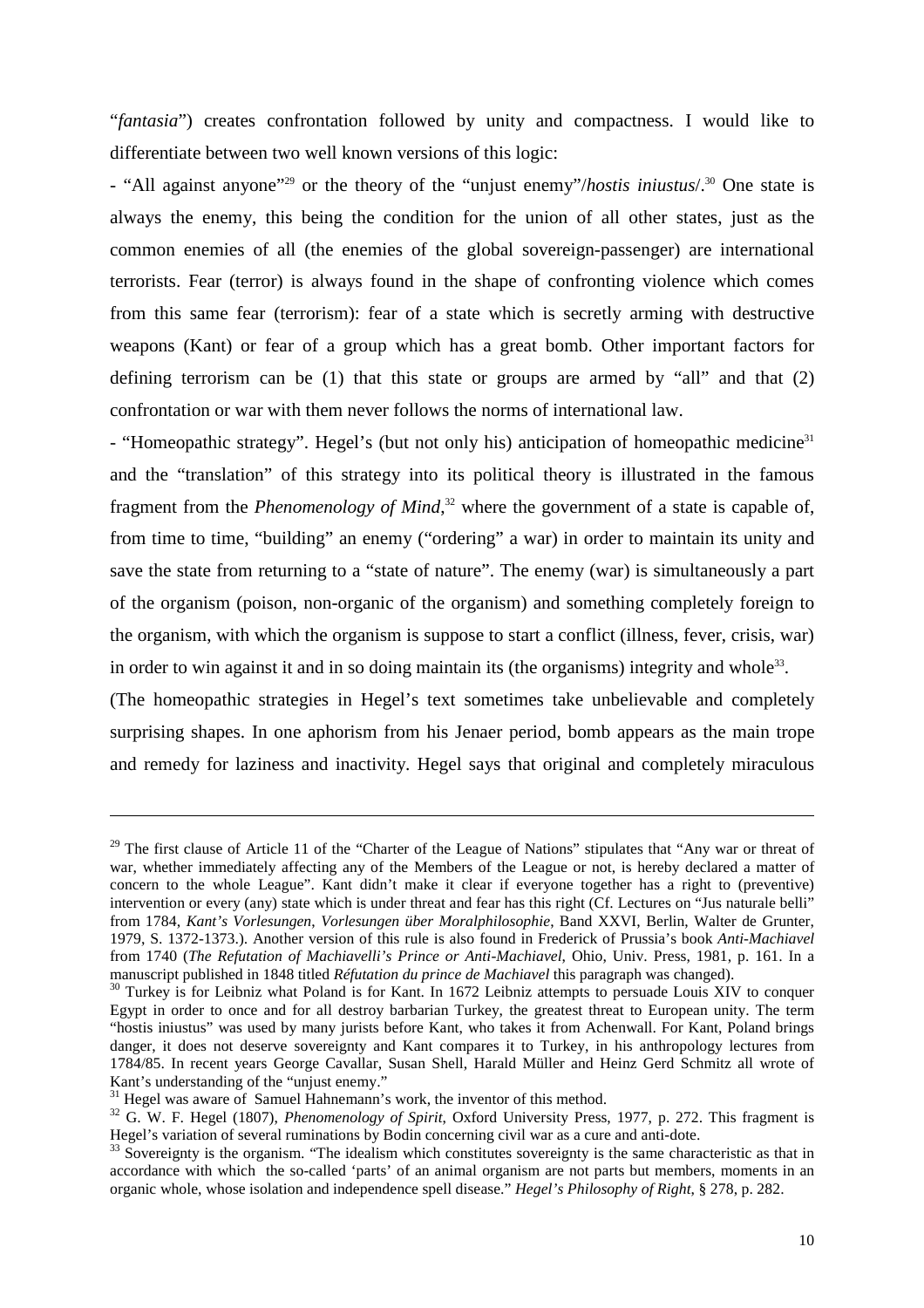acts (in a phrase, great books) resemble a bomb /*gleichen einer Bombe*/ falling on a dull town /*faule Stadt*/ in which everyone lays about with a beer in hand. It is precisely this crude selfserving, this is the meaning which Hegel insists upon, which attracts lightning /*Krachen des Donners*/ or a bomb.)

## CHILDREN'S TOY / CHILDREN'S POPGUN

Between 1266 and 1268 Roger Bacon composed his *Opus Tertium*. This text was written for the Pope, the ruler of the Christian world to which Bacon belonged, and its intention was to find an answer to terror. Namely, all  $13<sup>th</sup>$  century chronicles speak of a wide belief in the imminent arrival of the Antichrist. As a result Bacon, with the help of his incredible imagination and through his perfect scientific spirit, attempts to get a fix on his(the Antichrist's) arrival and lessen his own, the worlds and of course the Pope's (Guy Fulcodi, private secretary of Louis IX was elevated to the Papacy in 1265 as Clement IV) terrible panic. All of Bacon's actions are focused on locating and recognizing the Antichrist, imagining all of his powers and discovering all of the strength of his transformation. Because of this, Bacon studies languages, writes textbook on the Hebrew language, insists upon the existence of an authentic text of the Bible, and all this with the goal of converting or killing infidels and schismatic. Namely, Bacon believes that the Antichrist has been met by a tribe (the Tartars /Tartaros/) which hailed him as the God of Gods<sup>34</sup>. According to Bacon the Tartars belong to a different race which invaded the southern world as far as the Holy Land, while the Goths and Vandals came from the north. The west is therefore under duress on all sides. Despite the fact that for Bacon the arrival of these barbarians, Tartars, is sure proof that the Antichrist has arrived, his main evidence for this is found in the all encompassing confusion in the world. The Antichrist is, therefore, acquainted with and makes use of all the secret power of nature. He employs magic, but also utilizes mechanical inventions, mathematics and geometry, and of course philosophy<sup>35</sup>. Philosophy is one of Bacon's main efforts in this distribution of roles before the confrontation with the Antichrist. Apart from the philosopher's "ability" to recognize a coming danger (or, one that is already here, with all its sings, "at hand," but still undiscovered), to advise a prince, the Pope or a military leader, the function of the philosopher is the distribution of scientific knowledge and experimental science into all spheres of the community. Bacon's task is to uncover the significance of

<sup>&</sup>lt;sup>34</sup> R. Bacon, *Part of the Opus Tertium*, ed. A. G. Little, Aberdeen, The University Press, 1912, pp. 11-12.

<sup>&</sup>lt;sup>35</sup> Ibid, p. 17-19.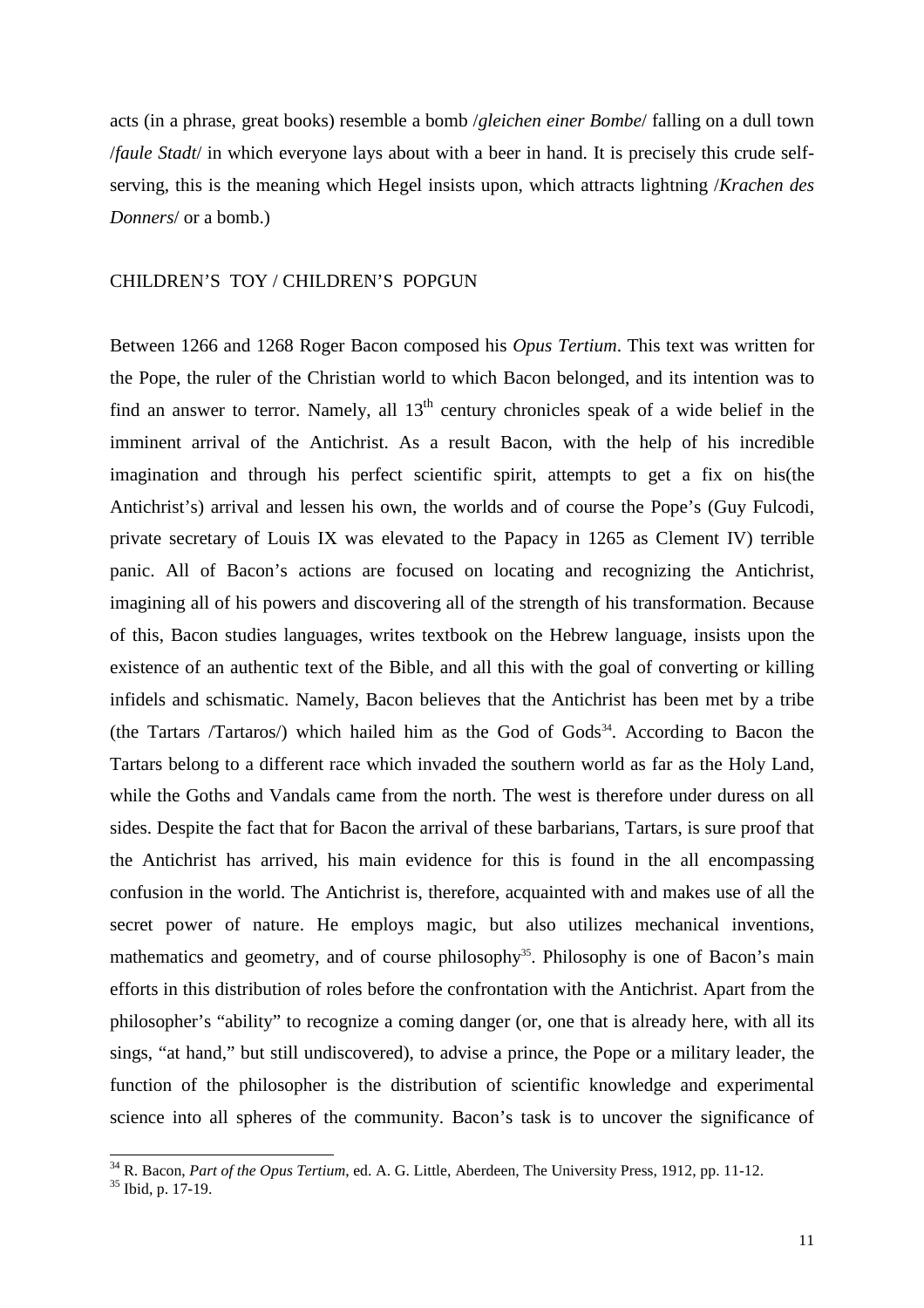certain discoveries of science for the protection of the Christian empire from its enemies /*contra infidels et rebelles*/. Furthermore, the philosopher Bacon guides the research of differing sciences and insists that they pursue the sciences and discoveries which have advanced the most and which will most benefit the community and world. What is most important for the community and what the philosopher certainly has to announce and formulate, ruins this "evil principle," which similarly uses the progress of science "freely and effectively, in order that he may crush and confound the power of this world."<sup>36</sup> Therefore, one of the Antichrist's abilities is to bring destructive forces into the world and in so doing draw the world's attention from believing that he is subject to any sort of danger. Despite the fact that Bacon gives the Antichrist an important role in the uniting of these barbarian tribes which were *de facto* the real threat to the church, his(the antichrist's) conflict with the philosopher is completely intellectual. Namely, the Antichrist has great power in his use of science, greater than Aristotle, Alexander the Great's advisor (Bacon also mentions Augustine and different accounts of Alexander's conquests), had.<sup>37</sup> Bacon's intention is to not only outwit the Antichrist, perhaps for the first time in history, but to also surpass the advisory skills of the pagan Aristotle who, emulating the devil, "delivered the universe" /*tradidit mundum*/ to the tyrant Alexander<sup>38</sup>. The power of a philosopher who is able to "give" the world to a politician or warrior, speaks greatly of the ambitious nature of Bacons work and to the importance of science to military objectives. While recounting the many wonders during Alexander Magnus's wars Bacon does not miss the opportunity to mention the wise advice given by Aristotle which enabled the deaths of hundreds of thousands. Even if it is unclear what sort of technological wonders Alexander had, what sort of secrets Aristotle whispered in his ear, certain accounts of the number of victims and grandiose occupations could again become active today<sup>39</sup>.

Roger Bacon's great idea, which was suppose to be of greatest benefit to the community and Christian west, because it solves the problem of latent terror, was imagined as a great bomb (projectile; Bacon calls it *instrumentum*).<sup>40</sup> The *Instrumentum* is constructed, it is made (*struere* means to construct)… it is that which must be equipped**,** provided. This instrument

<sup>36</sup> *The Opus Majus of Roger Bacon*, Volume II, Philadelphia, University of Pensylvania Press, 1928, p. 633.

<sup>&</sup>lt;sup>37</sup> "Et hac scientia mirabilis utetur Antichristus, et longe potentius quam Aristoteles, quia sciet plura longe quam Aristoteles." R. Bacon, *Part of the Opus Tertium*, p. 54.

<sup>38</sup> Ibid, p. 53.

<sup>&</sup>lt;sup>39</sup> "In his attack on the Persians Alexander had 32,000 foot soldiers and 4,500 horsemen, while King Darius had 600.000 soldiers. Alexander lost 120 horsemen and nine foot soldiers" /*et novem perdites defuere*/. *The Opus Majus of Roger Bacon*, Volume II, p. 633.

<sup>40</sup> R. Bacon, *Part of the Opus Tertium*, p. 51.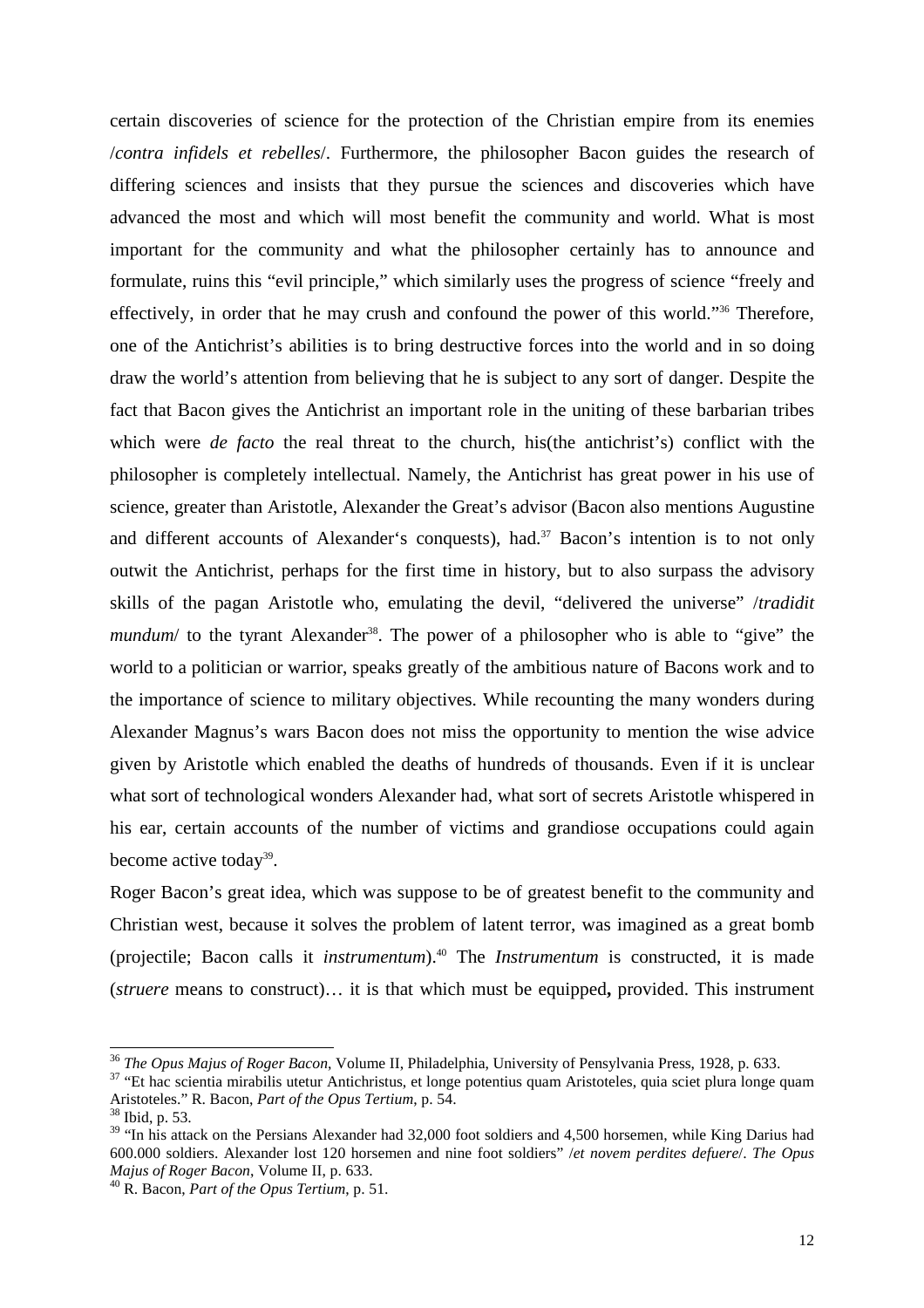which has yet to be constructed is suppose to "destroy armies and castles at any distance",<sup>41</sup> to kill even before the enemy draws near<sup>42</sup>, to create a horrible noise which stirs up fear (meaning, it responds to terror with even greater terror), and should have the explosive power to kill as many people as possible at once. If this idea were to be accepted by the Church and prelates and princes in the future, and if different sciences (astronomy, geometry, optics, chemistry, mathematics etc.) were developed and realized, then this would certainly "spare Christian blood" /*ut parcatur sanguini Christiano*/ (this is why the hyperboles with the number of victims and Alexander's conquests are important)<sup>43</sup>. This weapon is suppose to give the advantage to whoever possesses it, to create a total asymmetry in relation to the enemy and is probably completely symmetrical and complimentary to the terror in which Bacon lived and which provoked his fantasy. The source of this idea is also an analogy which Bacon describes in his book *Novum Organum*<sup>44</sup>. This is a toy, popular in his time, popular today (only with boys probably), always popular: the child's popgun (*ludicris puerorum*; *ludicrum* also means stage, stage play, entertainment, *puer* is the nominative, child). The popgun (containing compressed air, this is all Bacon says) is one of his examples which serves to explain the third motion /*motus tertius*/, liberty /*libertatis*/ (the first two motions being "resistance" and "connection")<sup>45</sup>. Motion, which in its essence contains freedom, belongs to bodies which "strive to escape from preternatural pressure or tension and to restore themselves to the dimensions suitable to their nature".<sup>46</sup> This shift marks movement as escaping from tension and from compression.

But it is far more necessary (because much depends upon it) that men should know that violent motion /*motum violentum*/ is nothing more that this motion of liberty, that is, of escape from compression to relaxation /*scilicet a compressione ad relaxationem*/. (…) Then, indeed, when each part pushes against next, one after the other, the whole is

 $41$  "(...) et ideo omnem excercitum, et castrum, et quicquid velit destruere, et non solum prope, sed in quacumque distantia voluerit. " Ibid, p. 52.

<sup>42</sup> "Moreover, against foes of the state /*contra inimicos republicae*/ they have (Bacon means scientists and their last discoveries) discovered important arts, so that without a sword or any weapon requiring physical contact they could destroy all who offer resistances. There are many kinds of these inventions. Some of these are perceived by no one of the senses, or by smell alone, and of these inventions Aristotle's book (Bacon mentions a book of secrets) explains that of altering the air, but not those of which I spoke above. These last are of a different character, since they act by means of an infection. There are others also that change some one of the senses, and they are diversified in accordance with all the senses." *The Opus Majus of Roger Bacon*, Volume II, p. 629.

The word "sword" does not exist in the original Latin text. Frankfurt am Main, Minerva GMBH, 1964, p. 217.  $43$  Ibid, p. 634.

<sup>44</sup> *Novum Organum*, "Aforisms", Book two, XLVIII.

<sup>&</sup>lt;sup>45</sup> The multitude of examples should be examined in detail and an attempt should be made to reconstruct the shapes of the different objects Bacon mentions.

<sup>&</sup>lt;sup>46</sup> "Per quem corpora se liberare nituntur a pressure aut tensura praeter-naturali, et restituere se in dimensum corpori suo conveniens."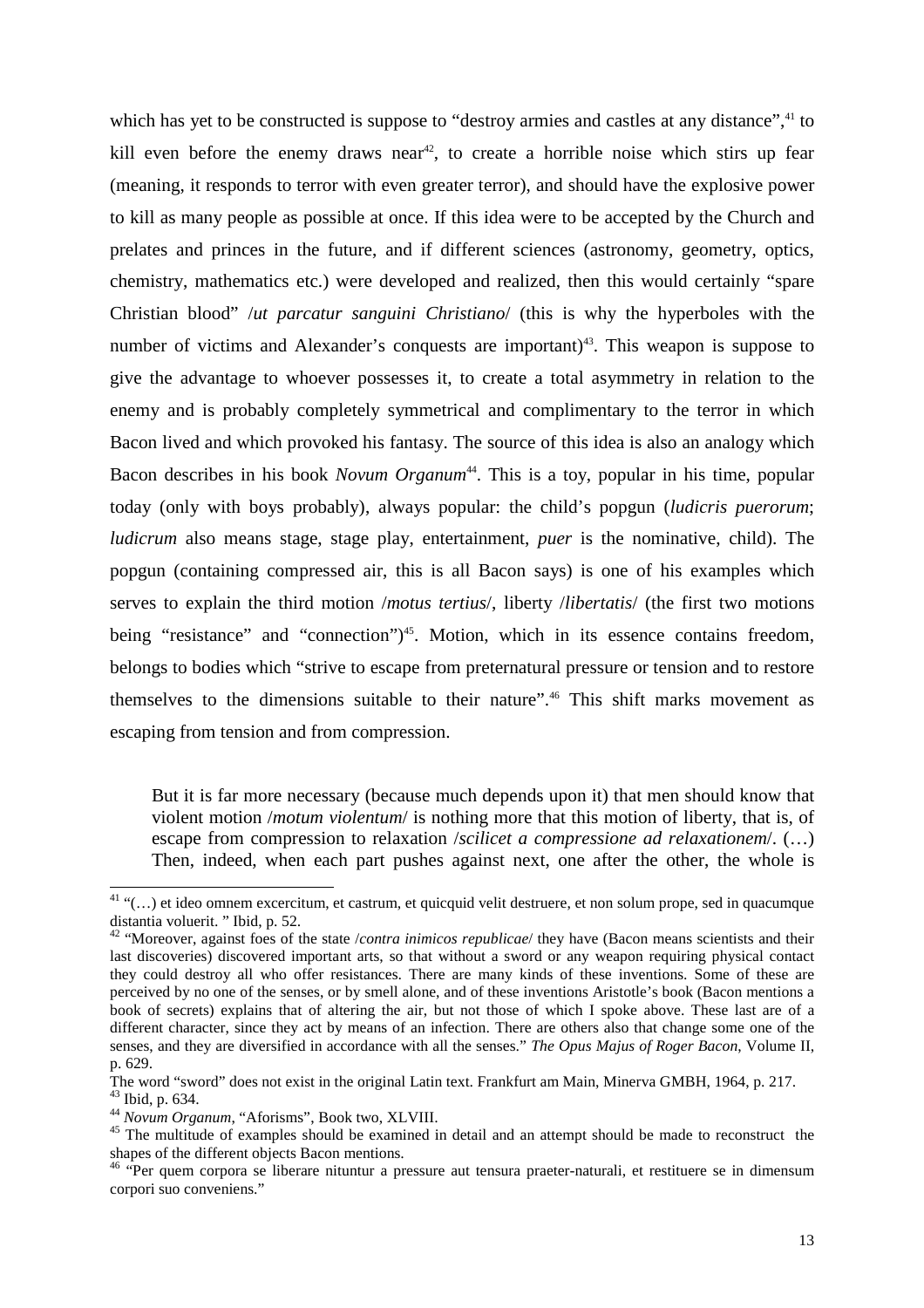moved. And it not only moves forward, but revolves at the same time, the parts seeking in that way also to free themselves or to distribute the pressure more equally.

Several centuries before Hobbes and his *Leviathan*, Bacon manages to describe the Leviathan's deconstruction and explosion in detail. The sovereign ("whole") is broken up into many part and this forceful process, in which every part liberates itself from an influential whole, can be called a condition of liberalism. Bacon elegantly leaves open the possibility that the whole still exists, but formed in a completely different way and with a "just" distribution of pressures amongst its parts. But why this motion is a violent one? Is it because the whole fell apart previously? Is it because some parts were sacrificed during the liberation of others? Is it because some other whole or some other space suffered the consequences of this explosion and revolution? The change in the status of the whole is probably what caused Bacon to call this *motus libertatis* violent. The lessening of pressure between the parts should completely deform the whole, but should not destroy  $it^{47}$ . That is of greatest importance. Conversely, another experience with explosives, in which Newton's understanding of projectiles and great hate of liberalism is found, only temporarily consents to the change of the whole. Hegel mentions the bomb at the end of his book on natural law:

Thus is not philosophy which takes the particular for something positive, just because it is a particular. On the contrary, philosophy does so only if the particular has won independence as a single part outside the absolute cohesion of the whole /*sondern nur insofern es außer dem absoluten Zusammenhange des Ganzen als ein eigener Teil Selbständigkeit errungen hat*/. The absolute totality restricts itself as necessity in each of its spheres, produces itself out of them as totality, and recapitulates there the preceding spheres just as it anticipates the succeeding ones. (…) As nature enters that form, so it remains in it, just as a shell starts suddenly towards its zenith and then rests for a moment in it /*wie die Bombe zu ihrer Kulmination einen Ruck tut und dann in ihr einen Moment ruht*/; metal, when heated, does not turn soft like wax, but all at ones becomes liquid and remains so (…). Just so, the growing individuality has both the delight of the leap in entering a new form and also an enduring pleasure in its new form, until it gradually opens up to the negative, and in its decline too it is sudden and brittle /*bis sie sich allmählich dem Negativen öffnet und auch in ihrem Untergange auf einmal und brechend ist*/.<sup>48</sup>

Bacon mentions this toy, "which is made in many parts of the world" /*quod fit in multis mundi partibus*/, several times, filled with gunpowder, which produces explosions and brings joy to

<sup>47</sup> When Mao Zedong speaks of "The Place of Antagonism in Contradiction" (*On Contradictions*, 1937) in his political writings, he describes, identically to Bacon, this "transfer" into another state: "Before it explodes, a bomb is a single entity in which opposites coexist in given conditions. The explosion takes place only when a new condition, ignition is present. An analogous situation arises in all those natural phenomena which finally assume the form of open conflict to resolve old contradictions and produce new things."

<sup>48</sup> G. W. F. Hegel, *Natural Law*. *The Scientific Ways of Treating Natural Law, Its Place in Moral Philosophy,*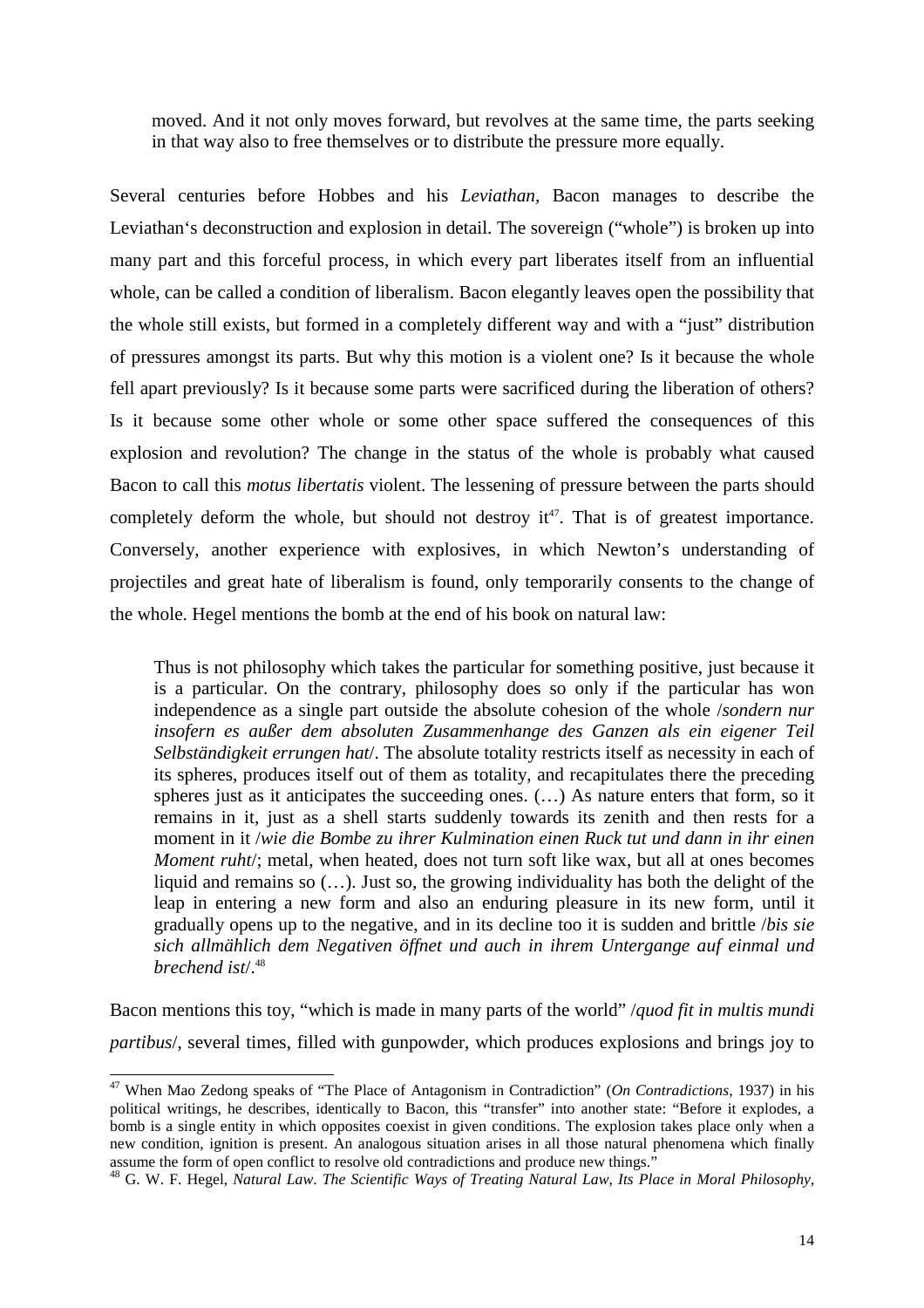children. This is not a toy in the shape of a gun or any sort of gun which we know today; rather it is a prototype of a bomb or firecracker. It seems that this is a small capsule, the size of a finger */ad quantitatem unius digiti*/,<sup>49</sup> which is filled with gunpowder, and which with a throw to the ground or against a hard object, produces a boom, an explosion,  $50$  noise, a flash, smell and of course, an explosion of children's laughter and fear. Bacon mentions this toy three times, he formulates it differently three times but always in the context of the famous Gideon (not Alexander this time) who was able to destroy, with only three hundred men, a great army of Midianites. This is in fact the beginning of the use of Greek fire. Bacon talks of this event when "small bottles are broken, and lamps, and fire rushes out with an immense noise" destroying everything before it. More interesting than the endless debates and suppositions concerning the true inventors of gunpowder and the true source of fear which inspired Bacon<sup>51</sup>, is most likely the power of his fantasy to combine science, legend, fear and certainly a special feeling ("feeling of liberty" or perhaps the power of sublime of which Burke and Kant later write) which every explosion releases and which he noticed on the face of a child. The following sentence anticipates the centuries ahead of him and explains the great project which should come to an end with the discovery of an instrument which destroys all fear while at the same time infinitely creating it:

By the flash and combustion of fires, and by the horror of sounds /*sonorum horrorem*/, wonders can be wrought, and at any distance that we wish – so that a man can hardly protect himself or endure it. Example is a child's toy of sound and fire /*puerile de sono et igne*/ made in various parts of the world with powder /*pulverem*/ of saltpetre, sulphur and charcoal of hazelwood. This powder is enclosed in an instrument of parchment /*instrumentum de pergameno*/ the size of finger, and since this can make such a noise that it seriously distresses the ears of men, especially if one is taken unawares, and the terrible flash is also very alarming /*et coruscation simliter terribilis turbat valde*/; if an

1

<sup>51</sup> Cf. J. P. Partington, *A History of Greek Fire and Gunpowder*, Cambridge, W. Heffer & Sons, 1952, p. 75.

*and Its Relation to the Positive Sciences of Law*, University of Pennsylvania Press, 1975, p. 132.

<sup>49</sup> R. Bacon, *Part of the Opus Tertium*, p. 51. In *Opus Majus* Bacon compares this toy to the thumb of a man /*ad quntitatem pollicis humani*/. p. 629; p. 218.<br><sup>50</sup> P. <sup>41</sup>

 ${}^{0}$  Both words are connected and add to one another. An "explosion" and "bomb" both concern a sound and most frequently the animal. "Boom" is onomatopoeia, an imitation of something that banged, of a very loud noise, just as "meow" is an imitation of a cats meow. Behind every "boom" hides an explosion. If I am Greek, when I vocalize a word which has "bomb" in it /*bombos*, *bombo*, *bombile*/ then this is an onomatopoeia (analogously, if I say "bomb," and don't know Greek, this means that I heard an explosion, survived, and then said "boom," said "bomb;" meaning this is the onomatopoeia of an explosion). In Greek *to bombo* is an unaltered sound, onomatopoeia, barbarism (*bombos*, deep sound, humming, buzzing; but this is also what bees are called, or the buzzing of bees, "bumblebee" /*bombile*, in Greek/). In Plato's *Protagoras* (316a), the author describes Socrates' surprise during a meeting with Podicus, the teacher of rhetoric: "(…) for I regard the man as all-wise and divine, but owing to the depth of his voice the room was filled with a bombing sound /*fonés bombos*/ which made the talk indistinct." Bomb is the name with which an explosion is signified (*plaudo*, is a strike/blow in Latin, *plodere*  is to strike, but to hit one another; hand against hand, applause). *Ex-plosio* or *ex-plaudere*, signifies the act of hunting or the group pursuit of an animal, it consists of the slapping of hands and yelling which is all suppose to scare the animal and forcing it into a trap.